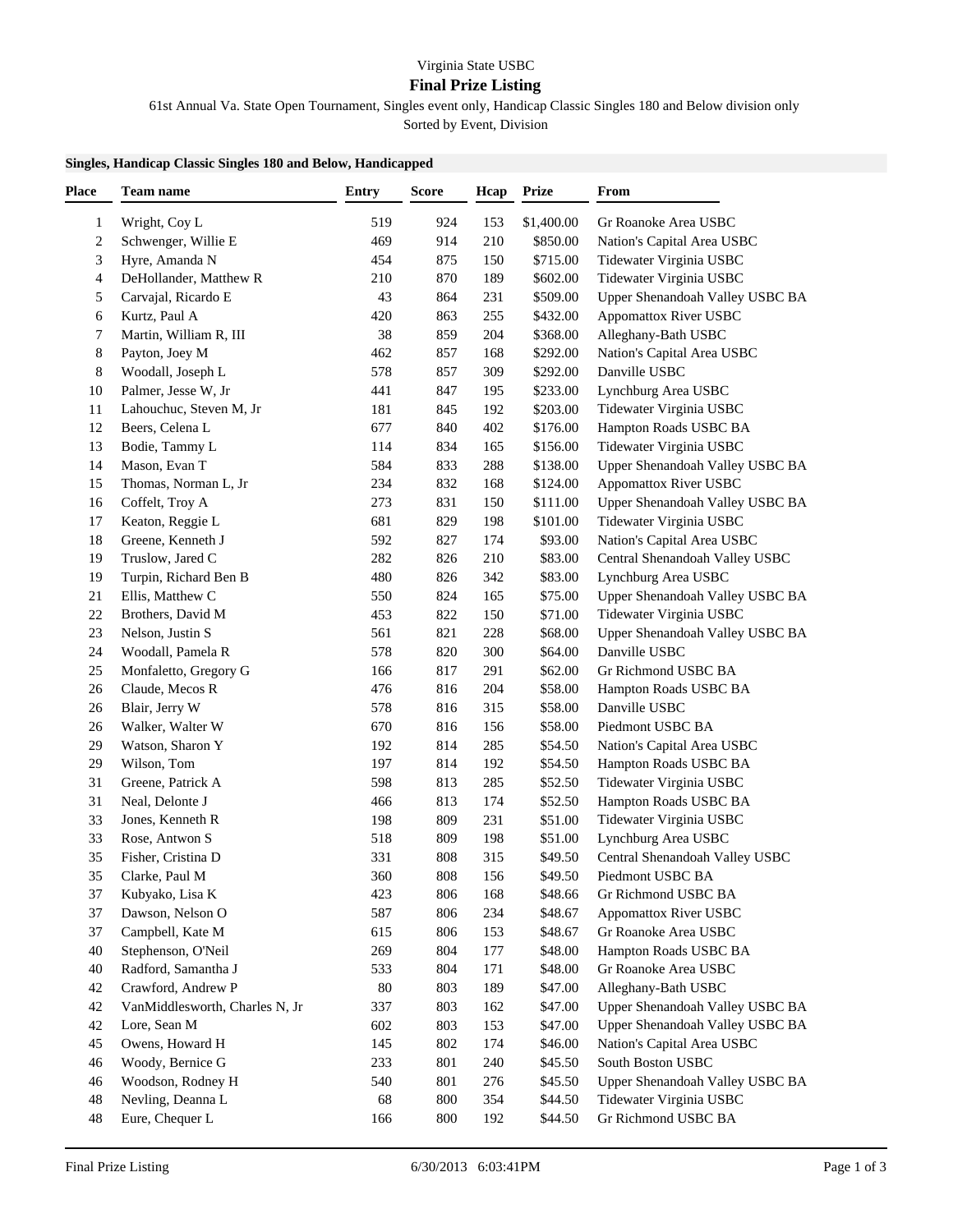| 48  | Franklin, Mitchell S   | 309 | 800 | 228 | \$44.50 | Hampton Roads USBC BA           |
|-----|------------------------|-----|-----|-----|---------|---------------------------------|
| 48  | Wandel, David W        | 392 | 800 | 168 | \$44.50 | Gr Richmond USBC BA             |
| 48  | Ellis, Diamante T      | 613 | 800 | 276 | \$44.50 | Nation's Capital Area USBC      |
| 48  | Stephens, Krystal L    | 583 | 800 | 249 | \$44.50 | New River Valley USBC           |
| 54  | Bonar, Jeremy L        | 217 | 798 | 165 | \$44.00 | Upper Shenandoah Valley USBC BA |
| 55  | Bailey, James E        | 227 | 797 | 231 | \$43.00 | Lynchburg Area USBC             |
| 55  | Chase, Nancy           | 47  | 797 | 252 | \$43.00 | Gr Richmond USBC BA             |
| 57  | Page, Cletus M         | 112 | 796 | 162 | \$42.50 | Gr Richmond USBC BA             |
| 57  | Bennett, Stephen J     | 218 | 796 | 204 | \$42.50 | Upper Shenandoah Valley USBC BA |
| 59  | Stephens, Deborah C    | 622 | 795 | 234 | \$42.00 | Hampton Roads USBC BA           |
| 60  | Dandridge, Allie M, Jr | 27  | 794 | 204 | \$41.50 | Hampton Roads USBC BA           |
| 60  | Knight, Lee A          | 265 | 794 | 156 | \$41.50 | Gr Richmond USBC BA             |
| 60  | Mawyer, Tina L         | 281 | 794 | 390 | \$41.50 | Central Shenandoah Valley USBC  |
| 60  | Brill, Earl Matt M     | 262 | 794 | 192 | \$41.50 | Upper Shenandoah Valley USBC BA |
| 64  | Hyre, Jacobe R         | 454 | 793 | 162 | \$41.00 | Tidewater Virginia USBC         |
| 64  | Harrell, Lula M        | 607 | 793 | 198 | \$41.00 | Tidewater Virginia USBC         |
| 66  | Smith, Christina M     | 365 | 792 | 384 | \$39.65 | South Boston USBC               |
| 66  | Morton, Arthur W, Jr   | 646 | 792 | 180 | \$39.67 | Gr Richmond USBC BA             |
| 66  | Whitlow, James L, Jr   | 307 | 792 | 159 | \$39.67 | Nation's Capital Area USBC      |
| 66  | Sunde, Redencion Q     | 115 | 792 | 216 | \$39.67 | Tidewater Virginia USBC         |
| 66  | Kelly, Anthony T       | 537 | 792 | 219 | \$39.67 | Gr Fredericksburg USBC          |
| 66  | Covington, Charles D   | 502 | 792 | 216 | \$39.67 | Danville USBC                   |
| 72  | Gill, Dustin R         | 576 | 791 | 156 | \$39.00 | <b>Appomattox River USBC</b>    |
| 73  |                        | 315 | 790 |     |         |                                 |
|     | Crandall, Breanne A    |     |     | 243 | \$38.34 | Lynchburg Area USBC             |
| 73  | Mills, Lee W           | 531 | 790 | 156 | \$38.33 | New River Valley USBC           |
| 73  | Smith, William "Sam" S | 690 | 790 | 174 | \$38.33 | Hampton Roads USBC BA           |
| 76  | Barnes, Nicole T       | 672 | 789 | 276 | \$37.50 | Upper Shenandoah Valley USBC BA |
| 76  | Terry, Danny L         | 231 | 789 | 186 | \$37.50 | South Boston USBC               |
| 76  | Akers, Eric D          | 368 | 789 | 255 | \$37.50 | New River Valley USBC           |
| 76  | Spriggs, Anthony C     | 461 | 789 | 180 | \$37.50 | Nation's Capital Area USBC      |
| 80  | Butler, Rickey A       | 25  | 788 | 180 | \$37.00 | Nation's Capital Area USBC      |
| 80  | Whitaker, Arthur J     | 465 | 788 | 168 | \$37.00 | Tidewater Virginia USBC         |
| 82  | Weaver, Donna C        | 340 | 787 | 273 | \$36.00 | Gr Roanoke Area USBC            |
| 82  | Roberts, Greg O        | 364 | 787 | 186 | \$36.00 | South Boston USBC               |
| 82  | Justice, Roberta J     | 46  | 787 | 360 | \$36.00 | Gr Richmond USBC BA             |
| 85  | Sprigings, Kenneth D   | 5   | 786 | 162 | \$35.25 | New River Valley USBC           |
| 85  | Saunders, John A       | 98  | 786 | 186 | \$35.25 | Tidewater Virginia USBC         |
| 85  | Brown, William         | 248 | 786 | 165 | \$35.25 | Central Shenandoah Valley USBC  |
| 85  | Shumaker, David P      | 635 | 786 | 180 | \$35.25 | Gr Richmond USBC BA             |
| 89  | Pugh, Chad M           | 480 | 784 | 363 | \$34.00 | Lynchburg Area USBC             |
| 89  | Langley, Ethel M       | 345 | 784 | 306 | \$34.00 | Tidewater Virginia USBC         |
| 89  | Dich, Timothy W        | 47  | 784 | 186 | \$34.00 | Gr Richmond USBC BA             |
| 89  | Rackley, Stephen L     | 627 | 784 | 162 | \$34.00 | Tidewater Virginia USBC         |
| 93  | Bray, Cecil G          | 396 | 783 | 420 | \$32.57 | Gr Richmond USBC BA             |
| 93  | Carr, Charlie M        | 440 | 783 | 159 | \$32.57 | New River Valley USBC           |
| 93  | Clark, Katharina L     | 621 | 783 | 249 | \$32.57 | Hampton Roads USBC BA           |
| 93  | Bacas, Maria A         | 588 | 783 | 300 | \$32.58 | <b>Appomattox River USBC</b>    |
| 93  | Ebeling, Kathy J       | 628 | 783 | 267 | \$32.57 | Tidewater Virginia USBC         |
| 93  | Brown, Monte F         | 649 | 783 | 189 | \$32.57 | Nation's Capital Area USBC      |
| 93  | Heishman, Cherie M     | 253 | 783 | 240 | \$32.57 | Upper Shenandoah Valley USBC BA |
| 100 | Napier, David          | 201 | 782 | 162 | \$31.50 | Alleghany-Bath USBC             |
| 100 | Burley, Chris          | 614 | 782 | 264 | \$31.50 | Gr Roanoke Area USBC            |
| 102 | Bush, Kevin L          | 99  | 781 | 222 | \$30.25 | Tidewater Virginia USBC         |
| 102 | Cobb, Matthew E        | 106 | 781 | 243 | \$30.25 | Gr Fredericksburg USBC          |
| 102 | Perreault, Nathan C    | 639 | 781 | 228 | \$30.25 | <b>Appomattox River USBC</b>    |
| 102 | Rollins, Christy L     | 684 | 781 | 345 | \$30.25 | Gr Richmond USBC BA             |
| 102 | Branson, Joe W         | 658 | 781 | 321 | \$30.25 | Hampton Roads USBC BA           |
| 102 | Randall, Tammy A       | 501 | 781 | 228 | \$30.25 | Danville USBC                   |
|     |                        |     |     |     |         |                                 |